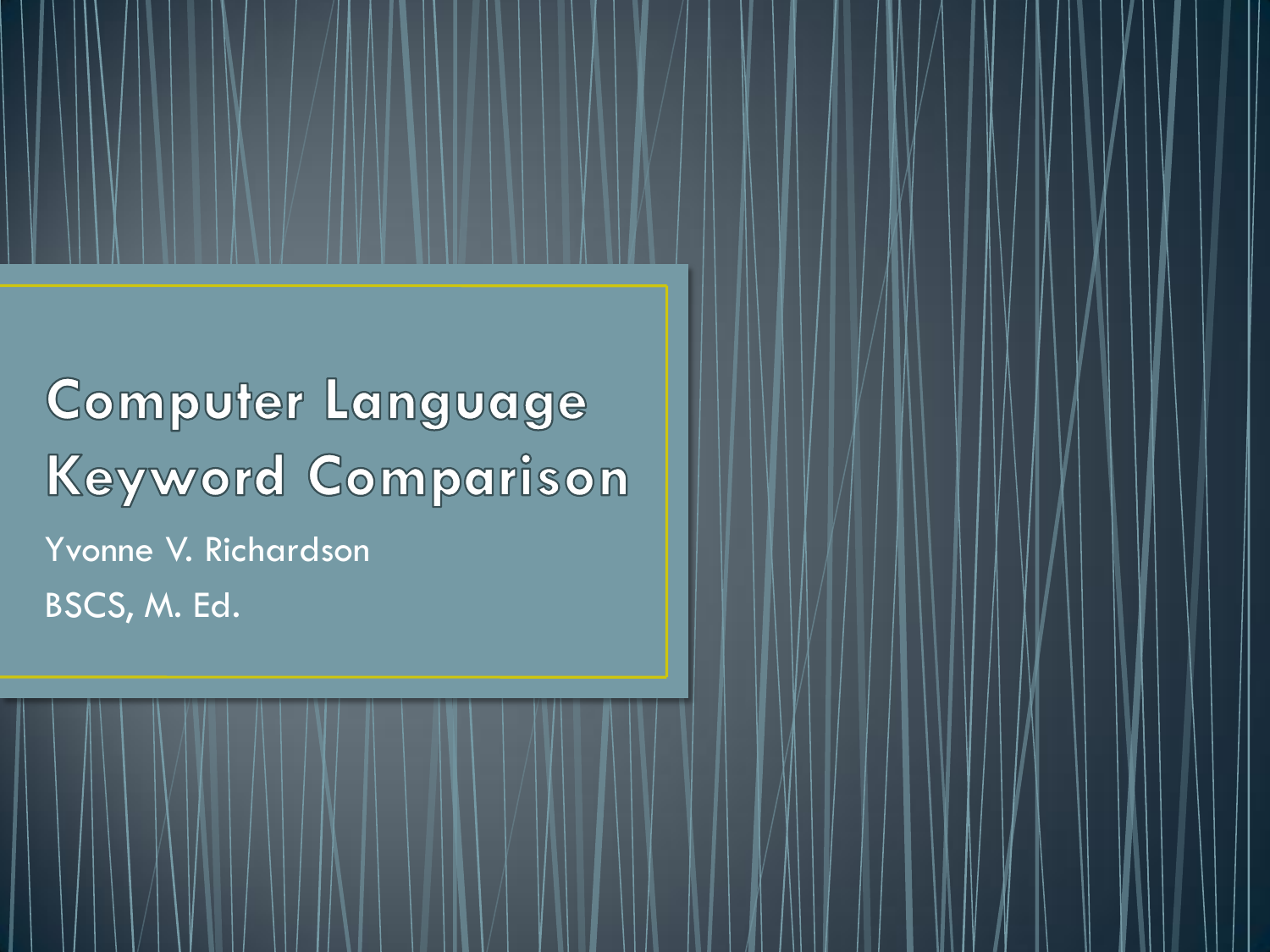## Computer Language Keywords

- Which keywords are contained in which computer language?
- Languages that are similar use the same keyword for the same construct
- Differences in capitalization are synonymous, e.g., false vs. FALSE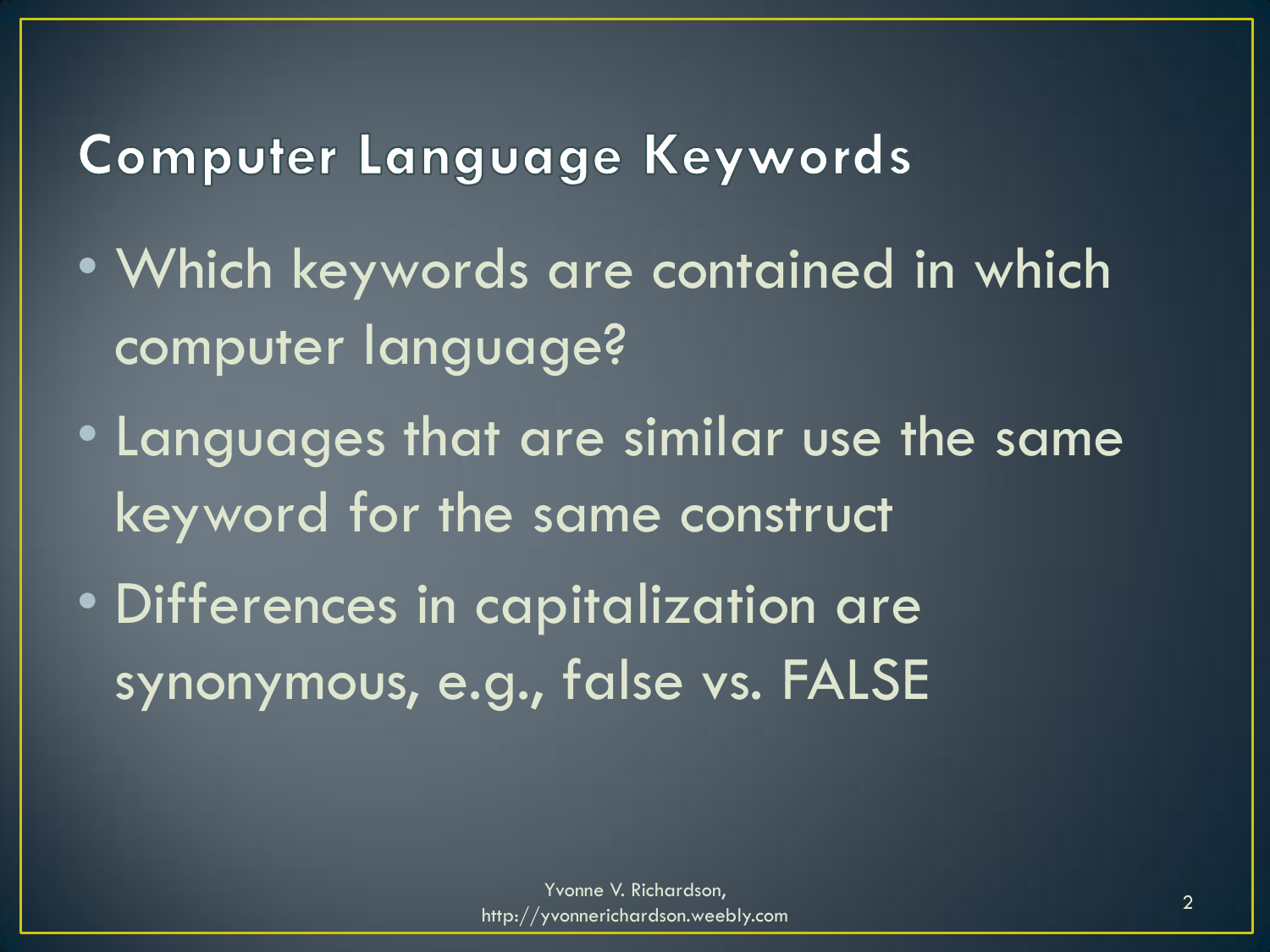## Computer Language Keywords

- Visual Basic considers some operators and compiler directives to be language keywords
- VB contains "unreserved" keywords, which are words that are reserved in other languages
- Using "unreserved" keywords code allows the developer to add definitions, but re-use may lead to compile errors when translating or transporting code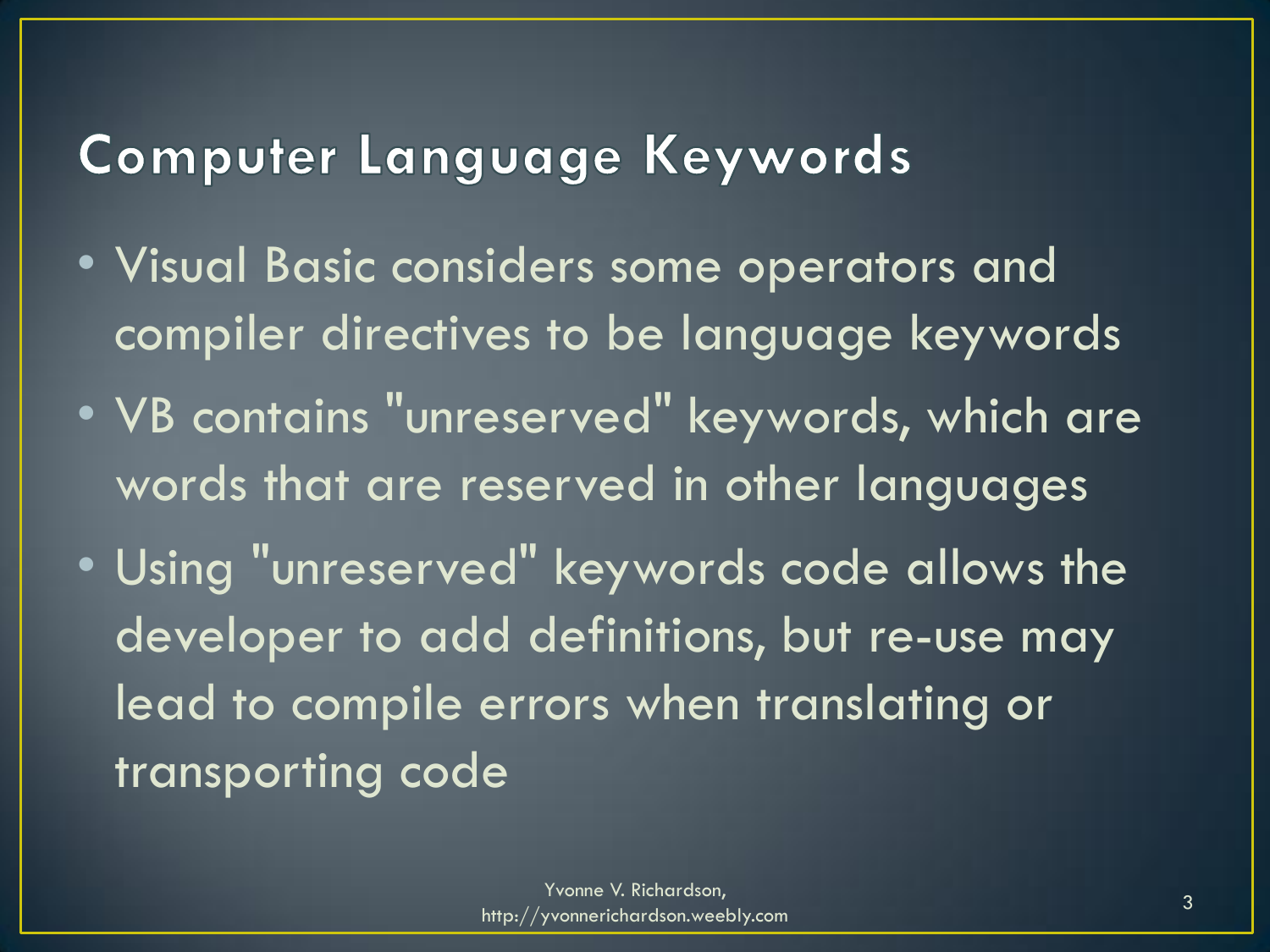|                                  | $\overline{\mathbf{c}}$ | $C_{++}$ | C#       | F#        | <b>JAVA</b> | <b>VISUAL BASIC</b>                  |
|----------------------------------|-------------------------|----------|----------|-----------|-------------|--------------------------------------|
|                                  |                         |          |          |           |             | -, #Const, #ExternalSource,          |
|                                  |                         |          |          |           |             | #IfThen#Else, #Region, &, &=, *, *=, |
| $\overline{1}$<br>$\overline{2}$ |                         |          | abstract | abstract  | abstract    |                                      |
| $\overline{3}$                   |                         |          |          |           |             | AddHandler                           |
| $\overline{4}$                   |                         |          |          |           |             | AddressOf                            |
| $\overline{5}$                   |                         |          |          |           |             | Alias                                |
| $6\phantom{1}$                   |                         | alignas  |          |           |             |                                      |
| $\overline{7}$                   |                         | alignof  |          |           |             |                                      |
| $\overline{8}$                   |                         | and      |          | and       |             | And                                  |
| $\mathbf{9}$                     |                         |          |          |           |             | AndAlso                              |
| 10                               |                         | and_eq   |          |           |             |                                      |
| 11                               |                         |          |          |           |             | Ansi                                 |
| 12                               |                         |          | as       | <b>as</b> |             | As                                   |
| 13                               |                         |          |          |           |             | Assembly                             |
| 14                               |                         |          |          | assert    | assert      |                                      |
| 15                               |                         | asm      |          |           |             |                                      |
| 16                               | auto                    | auto     |          |           |             | Auto                                 |
| 17                               |                         |          | base     | base      |             |                                      |
| 18                               |                         |          |          | begin     |             |                                      |
| 19                               |                         | bitand   |          |           |             |                                      |
| 20                               |                         | bitor    |          |           |             |                                      |
| 21                               |                         | bool     | bool     |           |             |                                      |
| 22                               |                         |          |          |           | boolean     | Boolean                              |
| 23                               | break                   | break    | break    |           | break       |                                      |
| 24                               |                         |          |          |           | byte        | ByRef                                |
| 25<br>26                         |                         |          | byte     |           |             | Byte                                 |
| 27                               |                         |          |          |           |             | ByVal<br>Call                        |
| 28                               | case                    | case     | case     |           | case        | Case                                 |
|                                  |                         |          |          |           | catch       |                                      |
| 29                               |                         | catch    | catch    |           |             | Catch                                |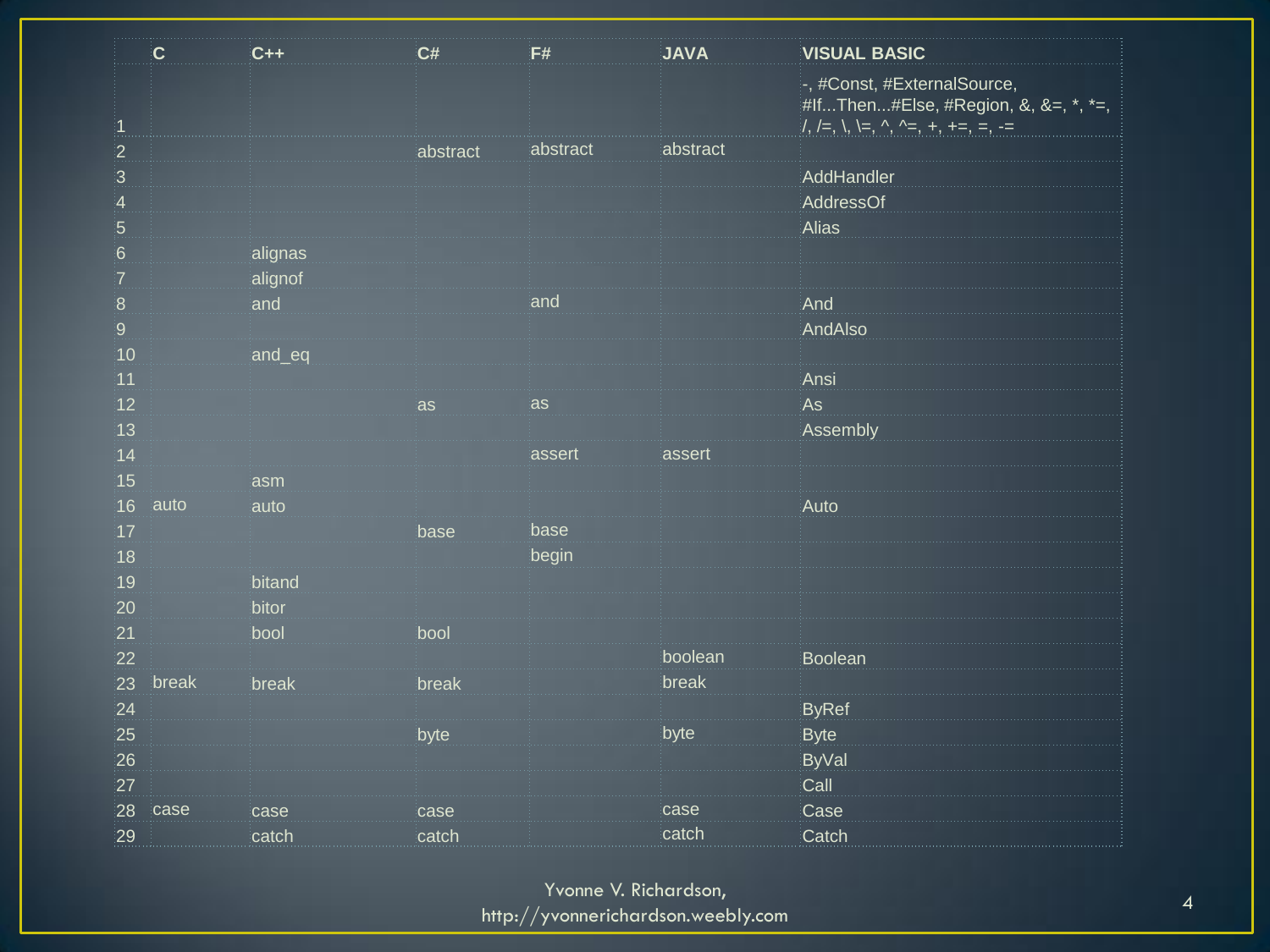|    | $\mathbf{C}$ | $C++$      | C#       | F#       | <b>JAVA</b> | <b>VISUAL BASIC</b>                       |
|----|--------------|------------|----------|----------|-------------|-------------------------------------------|
| 30 |              |            |          |          |             | CBool, CByte, CChar, CDate, CDbl,<br>CDec |
| 31 | char         | char       | char     |          | char        | Char                                      |
| 32 |              | char16_t   |          |          |             |                                           |
| 33 |              | char32_t   |          |          |             |                                           |
| 34 |              |            | checked  |          |             |                                           |
| 35 |              |            |          |          |             | CInt                                      |
| 36 |              | class      | class    | class    | class       | Class                                     |
| 37 |              |            |          |          |             | CLng                                      |
| 38 |              |            |          |          |             | CObj                                      |
| 39 |              | compl      |          |          |             |                                           |
| 40 | const        | const      | const    |          | const       | Const                                     |
| 41 |              | const_cast |          |          |             |                                           |
| 42 |              | constexpr  |          |          |             |                                           |
| 43 | continue     | continue   | continue |          | continue    |                                           |
| 44 |              |            |          |          |             | CShort                                    |
| 45 |              |            |          |          |             | CSng                                      |
| 46 |              |            |          |          |             | CStr                                      |
| 47 |              |            |          |          |             | CType                                     |
| 48 |              |            |          |          |             | Date                                      |
| 49 |              |            | decimal  |          |             | Decimal                                   |
| 50 |              |            |          |          |             | Declare                                   |
| 51 |              | decltype   |          |          |             |                                           |
| 52 | default      | default    | default  | default  | default     | Default                                   |
| 53 |              |            | delegate | delegate |             | Delegate                                  |
| 54 |              | delete     |          |          |             |                                           |
| 55 |              |            |          |          |             | Dim                                       |
| 56 |              |            |          |          |             | <b>DirectCast</b>                         |
| 57 | do           | do         | do       | do       | do          | Do                                        |
| 58 |              |            |          | done     |             |                                           |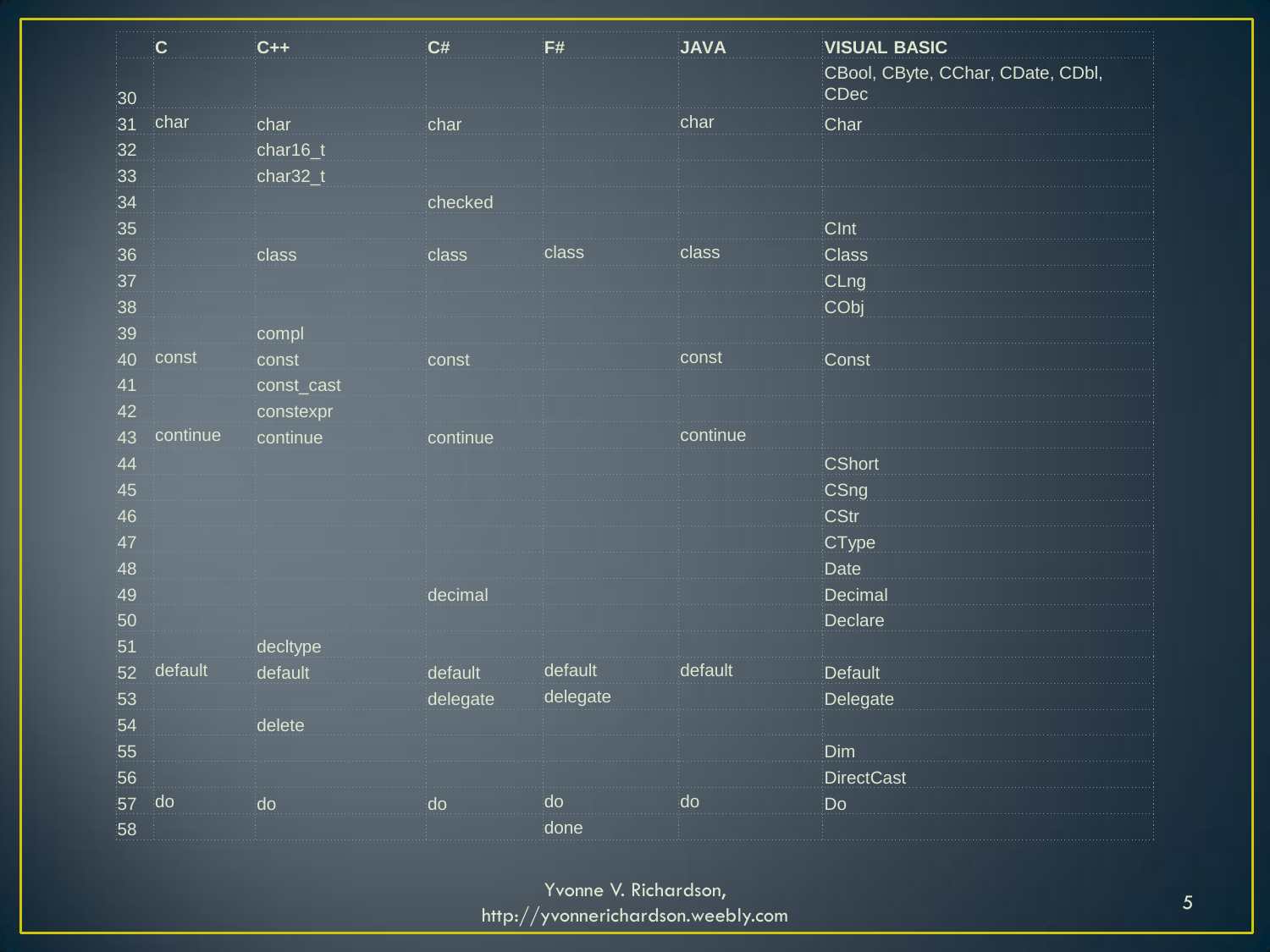|    | $\overline{\mathbf{C}}$ | $C++$        | C#           | F#        | <b>JAVA</b> | <b>VISUAL BASIC</b> |
|----|-------------------------|--------------|--------------|-----------|-------------|---------------------|
| 59 | double                  | double       | double       |           | double      | Double              |
| 60 |                         |              |              | downcast  |             |                     |
| 61 |                         |              |              | downto    |             |                     |
| 62 |                         | dynamic_cast |              |           |             |                     |
| 63 |                         |              |              |           |             | Each                |
| 64 |                         |              |              | elif      |             |                     |
| 65 | else                    | else         | else         | else      | else        | Else                |
| 66 |                         |              |              |           |             | Elself              |
| 67 |                         |              |              | end       |             | End                 |
| 68 | enum                    | enum         | enum         |           | enum        | Enum                |
| 69 |                         |              | event        |           |             |                     |
| 70 |                         |              |              |           |             | Erase               |
| 71 |                         |              |              |           |             | Error               |
| 72 |                         |              |              |           |             | Event               |
| 73 |                         |              |              | exception |             |                     |
| 74 |                         |              |              |           |             | Exit                |
| 75 |                         | explicit     | explicit     |           |             |                     |
| 76 |                         | export       |              |           |             |                     |
| 77 |                         |              |              |           | extends     |                     |
| 78 | extern                  | extern       | extern       | extern    |             |                     |
| 79 |                         | <b>FALSE</b> | <b>FALSE</b> | false     |             | FALSE               |
| 80 |                         | final        |              |           | final       |                     |
| 81 |                         |              | finally      | finally   | finally     | Finally             |
| 82 |                         |              | fixed        |           |             |                     |
| 83 | float                   | float        | float        |           | float       |                     |
| 84 | for                     | for          | for          | for       | for         | For                 |
| 85 |                         |              | foreach      |           |             |                     |
| 86 |                         | friend       |              |           |             | Friend              |
| 87 |                         |              |              | fun       |             |                     |
| 88 |                         |              |              | function  |             | Function            |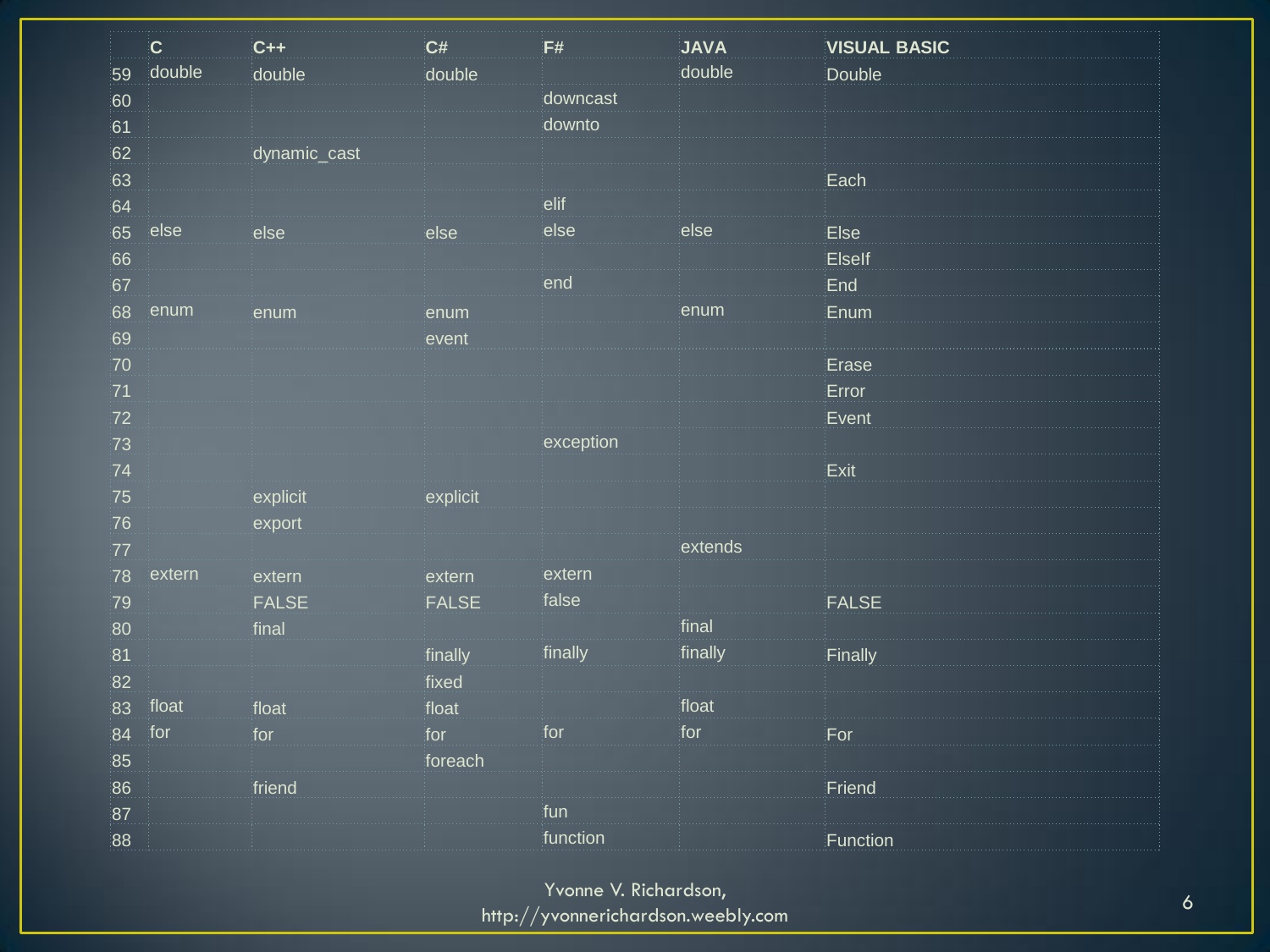|              | $\overline{\mathbf{C}}$ | $C++$  | C#        | F#            | <b>JAVA</b> | <b>VISUAL BASIC</b> |
|--------------|-------------------------|--------|-----------|---------------|-------------|---------------------|
| 89           |                         |        |           |               |             | Get                 |
| $90^{\circ}$ |                         |        |           |               |             | GetType             |
| 91           |                         |        |           | global        |             |                     |
| 92           |                         |        |           |               |             | GoSub               |
| 93           | goto                    | goto   | goto      |               | igoto       | GoTo                |
| 94           |                         |        |           |               |             | Handles             |
| 95           | $\mathbf{if}$           | if     | if        | ïf            | if          | .<br>If             |
| 96           |                         |        |           |               | implements  | Implements          |
| 97           |                         |        | implicit  |               |             |                     |
| 98           |                         |        |           |               | import      |                     |
| 99           |                         |        |           |               |             | Imports             |
| 100          |                         |        | $\ln$     | $\mathsf{in}$ |             | ∣n                  |
| 101          |                         |        |           | inherit       |             | Inherits            |
| 102          |                         | inline |           | inline        |             |                     |
| 103          |                         |        |           |               | instanceof  |                     |
| 104 int      |                         | int    | int       |               | int         |                     |
| 105          |                         |        |           |               |             | Integer             |
| 106          |                         |        | interface | interface     | interface   | Interface           |
| 107          |                         |        | internal  | internal      |             |                     |
| 108          |                         |        | $i$ s     |               |             | ls                  |
| 109          |                         |        |           | lazy          |             |                     |
| 110          |                         |        |           | let           |             | Let                 |
| 111          |                         |        |           | let!          |             |                     |
| 112          |                         |        |           |               |             | Lib                 |
| 113          |                         |        |           |               |             | Like                |
| 114          |                         |        | lock      |               |             |                     |
|              | 115 long                | long   | long      |               | long        | Long                |
| 116          |                         |        |           |               |             | Loop                |
| 117          |                         |        |           | match         |             |                     |
| 118          |                         |        |           |               |             | Me                  |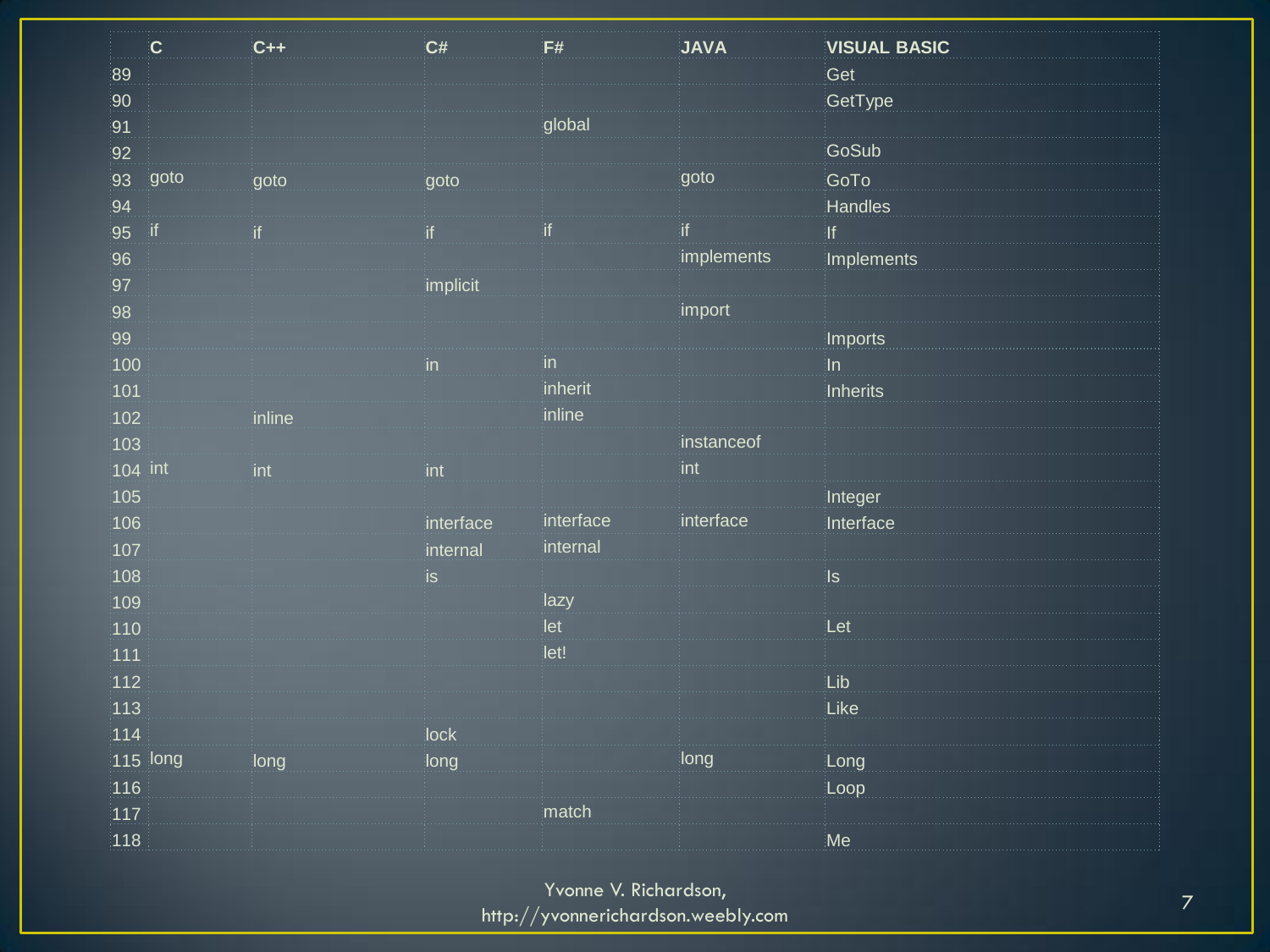| .   | $ {\bf C} $ | $C++$     | C#        | F#                       | <b>JAVA</b> | <b>VISUAL BASIC</b> |
|-----|-------------|-----------|-----------|--------------------------|-------------|---------------------|
| 119 |             |           |           | member                   |             |                     |
| 120 |             |           |           |                          |             | Mod                 |
| 121 |             |           |           | module                   |             | Module              |
| 122 |             |           |           |                          |             | MustInherit         |
| 123 |             |           |           |                          |             | MustOverride        |
| 124 |             | mutable   |           | mutable                  |             |                     |
| 125 |             |           |           |                          |             | MyBase              |
| 126 |             |           |           |                          |             | <b>MyClass</b>      |
| 127 |             | namespace | namespace | namespace                |             | Namespace           |
| 128 |             |           |           |                          | native      |                     |
| 129 |             | new       | new       | inew                     | new         | New                 |
| 130 |             |           |           |                          |             | Next                |
| 131 |             | noexcept  |           |                          |             |                     |
| 132 |             | not       |           | not                      |             | Not                 |
| 133 |             | not_eq    |           |                          |             |                     |
| 134 |             |           |           |                          |             | Nothing             |
| 135 |             |           |           |                          |             | NotInheritable      |
| 136 |             |           |           |                          |             | NotOverridable      |
| 137 |             |           | null      | null                     |             |                     |
| 138 |             | nullptr   |           |                          |             |                     |
| 139 |             |           |           | of                       |             |                     |
| 140 |             |           |           | open                     |             |                     |
| 141 |             |           | object    |                          |             | Object              |
| 142 |             |           |           |                          |             | <b>On</b>           |
| 143 |             | operator  | operator  |                          |             |                     |
| 144 |             |           |           |                          |             | Option              |
| 145 |             |           |           |                          |             | Optional            |
| 146 |             | or        |           | $\overline{\mathsf{or}}$ |             | Or                  |
| 147 |             |           |           |                          |             | OrElse              |
| 148 |             | or_eq     |           |                          |             |                     |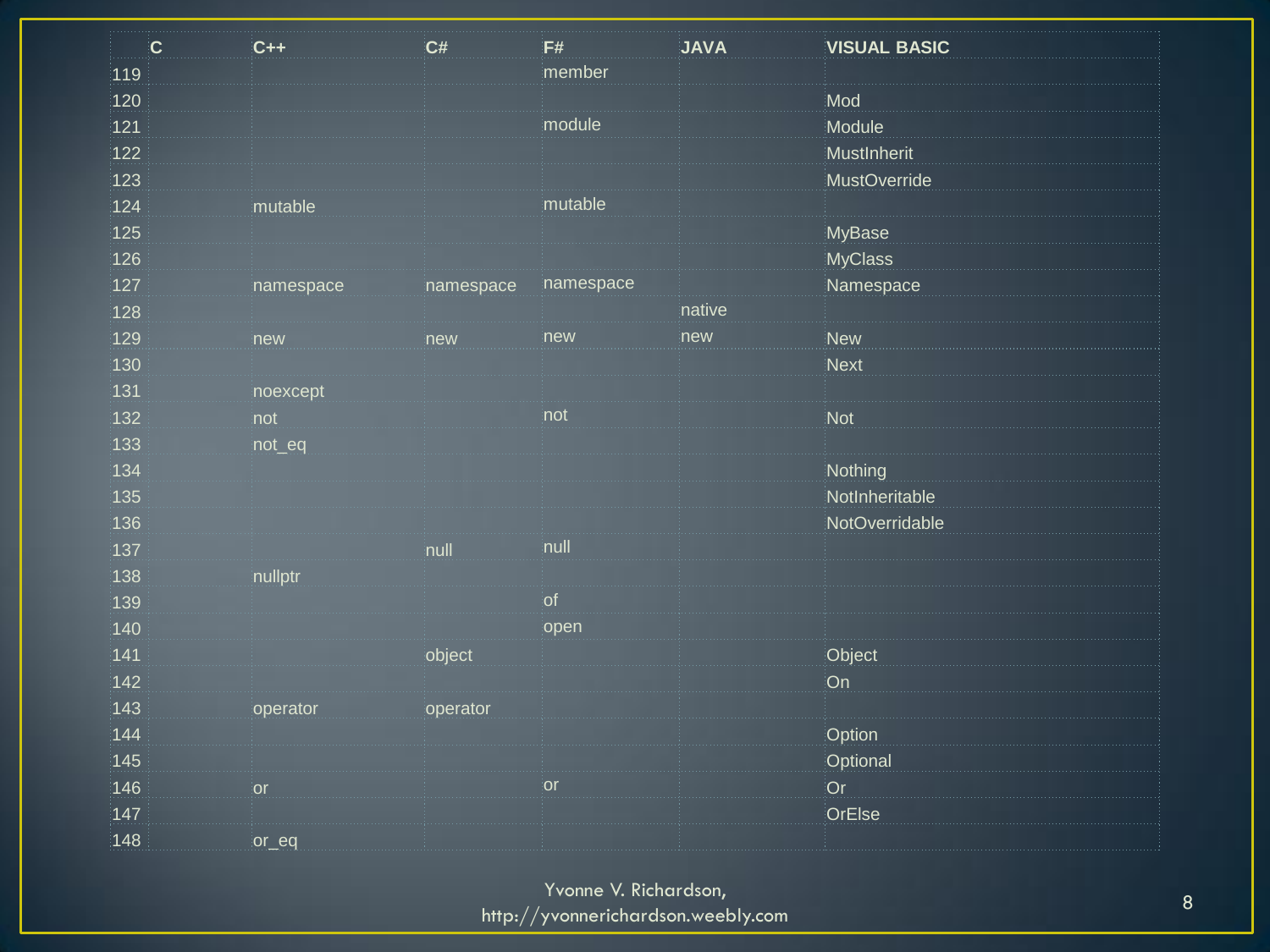| $\overline{c}$ | $C++$            | C#         | F#       | <b>JAVA</b> | <b>VISUAL BASIC</b> |
|----------------|------------------|------------|----------|-------------|---------------------|
| 149            |                  | out        |          |             |                     |
| 150            |                  |            |          |             | Overloads           |
| 151            |                  |            |          |             | Overridable         |
| 152            | override         | override   | override |             |                     |
| 153            |                  |            |          |             | Overrides           |
| 154            |                  |            |          | package     |                     |
| 155            |                  |            |          |             | ParamArray          |
| 156            |                  | params     |          |             |                     |
| 157            |                  |            |          |             | Preserve            |
| 158            | private          | private    | private  | private     | Private             |
| 159            |                  |            |          |             | Property            |
| 160            | protected        | protected  |          | protected   | Protected           |
| 161            | public           | public     | public   | public      | Public              |
| 162            |                  |            |          |             | RaiseEvent          |
| 163            |                  | readonly   |          |             | ReadOnly            |
| 164            |                  |            | rec      |             |                     |
| 165            |                  |            |          |             | ReDim               |
| 166            |                  | <b>ref</b> |          |             |                     |
| 167 register   | register         |            |          |             |                     |
| 168            | reinterpret_cast |            |          |             |                     |
| 169            |                  |            |          |             | REM                 |
| 170            |                  |            |          |             | RemoveHandler       |
| 171            |                  |            |          |             | Resume              |
| 172 return     | return           | return     | return   | return      | Return              |
| 173            |                  |            | return!  |             |                     |
| 174            |                  | sbyte      |          |             |                     |
| 175            |                  | sealed     |          |             |                     |
| 176            |                  |            | select   |             | Select              |
| 177            |                  |            |          |             | Set                 |
| 178            |                  |            |          |             | Shadows             |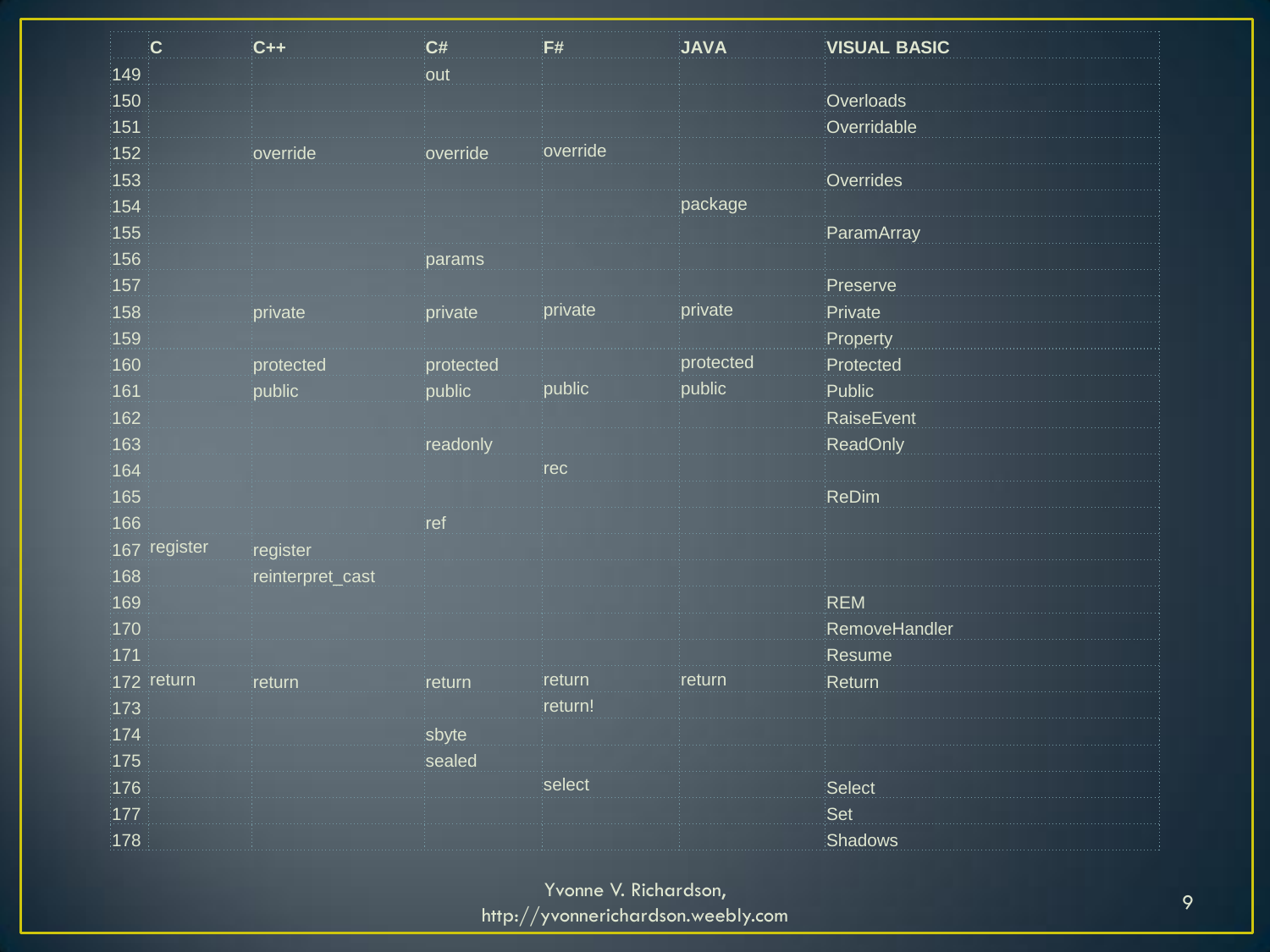| .   | $ {\bf C} $ | $C++$         | C#          | F#              | <b>JAVA</b>  | <b>VISUAL BASIC</b> |
|-----|-------------|---------------|-------------|-----------------|--------------|---------------------|
| 179 |             |               |             |                 |              | Shared              |
|     | 180 short   | short         | short       |                 | short        | Short               |
|     | 181 signed  | signed        |             |                 |              |                     |
| 182 |             |               |             |                 |              | Single              |
|     | 183 sizeof  | sizeof        | sizeof      |                 |              |                     |
| 184 |             |               | stackalloc  |                 |              |                     |
|     | 185 static  | static        | static      | static          | static       | Static              |
| 186 |             | static_assert |             |                 |              |                     |
| 187 |             | static_cast   |             |                 |              |                     |
| 188 |             |               |             |                 |              | Step                |
| 189 |             |               |             |                 |              | Stop                |
| 190 |             |               |             |                 | strictfp     |                     |
| 191 |             |               | string      |                 |              | String              |
| 192 |             |               |             |                 |              |                     |
|     | 193 struct  | struct        | struct      | struct          |              |                     |
| 194 |             |               |             |                 |              | Structure           |
| 195 |             |               |             |                 |              | Sub                 |
| 196 |             |               |             |                 | super        |                     |
|     | 197 switch  | switch        | switch      |                 | switch       |                     |
| 198 |             |               |             |                 | synchronized |                     |
| 199 |             |               |             |                 |              | SyncLock            |
| 200 |             | template      |             |                 |              |                     |
| 201 |             |               |             | then            |              | Then                |
| 202 |             | this          |             |                 | this         |                     |
| 203 |             | thread_local  | this        |                 |              |                     |
| 204 |             | throw         | throw       |                 | throw        | Throw               |
| 205 |             |               |             |                 | throws       |                     |
| 206 |             |               |             | $\overline{10}$ |              | To                  |
| 207 |             |               |             |                 | transient    |                     |
| 208 |             | <b>TRUE</b>   | <b>TRUE</b> | true            |              | <b>TRUE</b>         |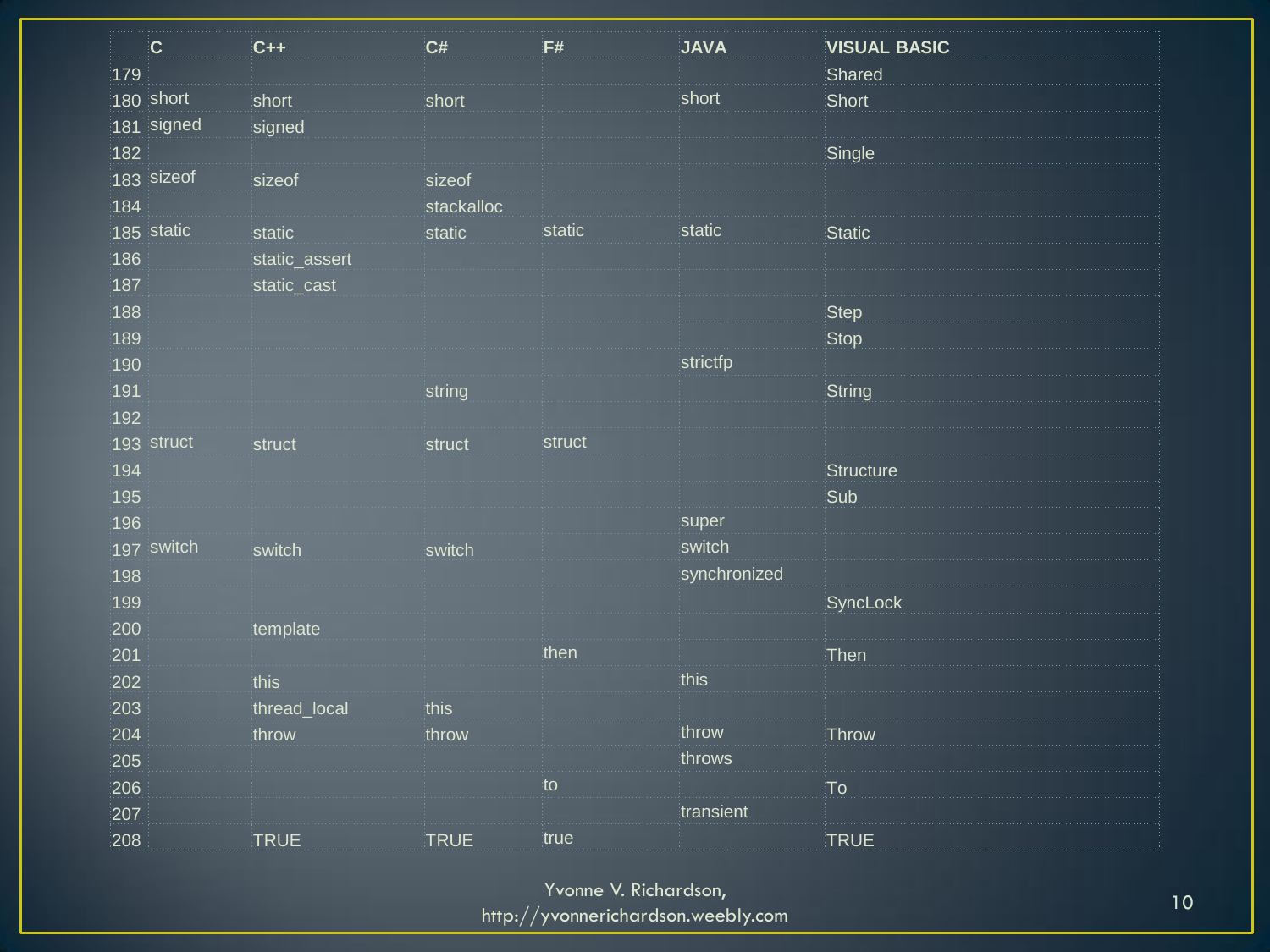| $\overline{\mathbf{C}}$ | $C++$    | C#        | F#      | <b>JAVA</b> | <b>VISUAL BASIC</b> |
|-------------------------|----------|-----------|---------|-------------|---------------------|
| 209                     | try      | try       | try     | try         | Try                 |
| 210                     |          |           | type    |             |                     |
| 211                     |          | typeof    |         |             | <b>TypeOf</b>       |
| 212 typedef             | typedef  |           |         |             |                     |
| 213                     |          |           |         |             |                     |
| 214                     | typeid   |           |         |             |                     |
| 215                     | typename |           |         |             |                     |
| 216                     |          | uint      |         |             |                     |
| 217                     |          | julong    |         |             |                     |
| 218                     |          | unchecked |         |             |                     |
| 219                     |          |           |         |             | Unicode             |
| 220 union               | union    |           |         |             |                     |
| 221                     |          | junsafe   |         |             |                     |
| 222 unsigned            | unsigned |           |         |             |                     |
| 223                     |          |           |         |             | Until               |
| 224                     |          |           | jupcast |             |                     |
| 225                     |          |           | luse    |             |                     |
| 226                     |          |           | use!    |             |                     |
| 227                     |          | jushort   |         |             |                     |
| 228                     | jusing   | jusing    |         |             |                     |
| 229                     |          |           | val     |             |                     |
| 230                     | virtual  | virtual   |         |             | Variant             |
| 231 void                | void     | void      | void    | void        |                     |
| 232 volatile            | volatile | volatile  |         | volatile    |                     |
| 233                     | wchar_t  |           |         |             |                     |
| 234                     |          |           | when    |             | When                |
| 235 While               | while    | while     | while   | while       | While               |
| 236                     |          |           | with    |             | With                |
| 237                     |          |           |         |             | WithEvents          |
| 238                     |          |           |         |             | WriteOnly           |